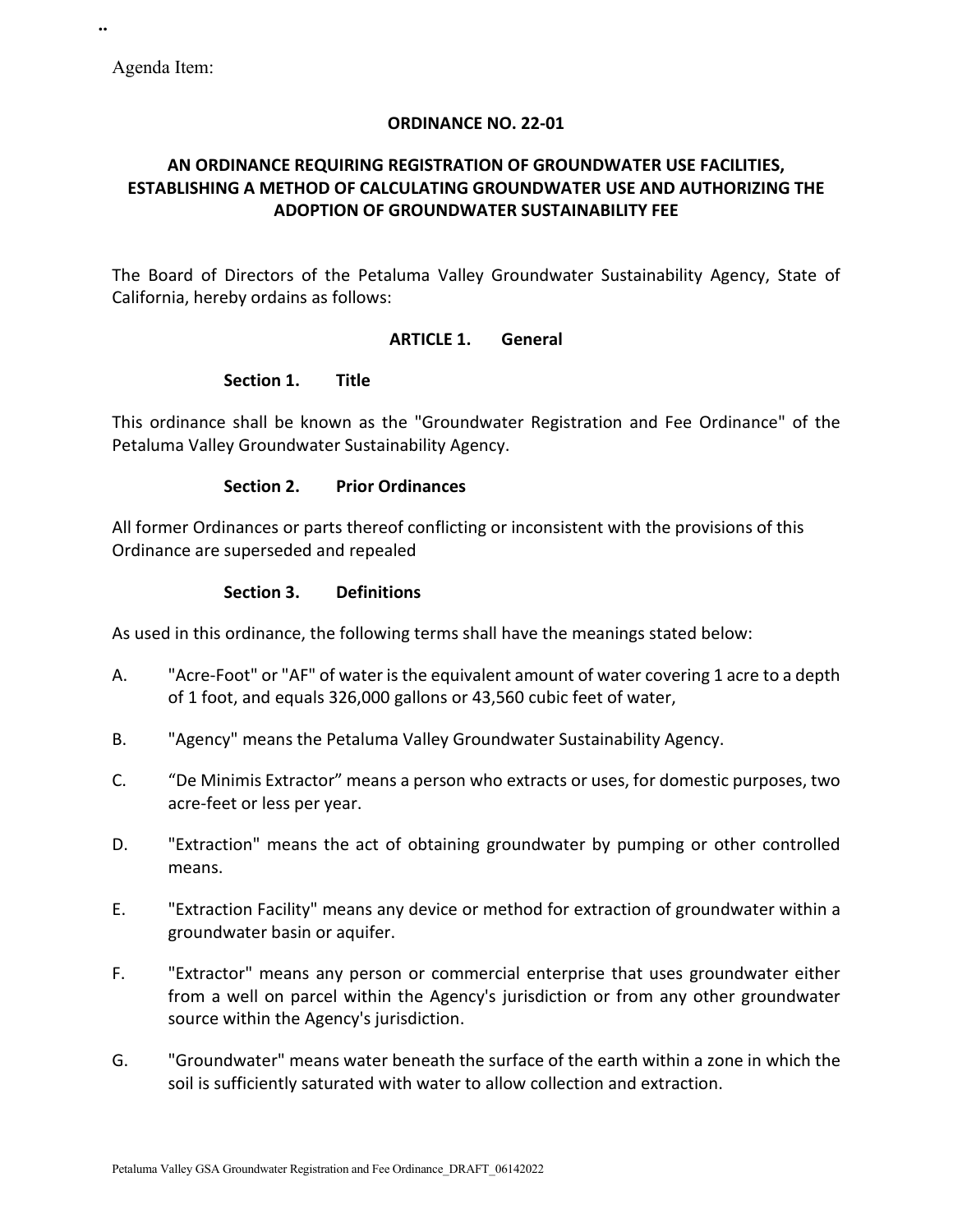H. "Public Water Service Provider" means an entity owning or operating a system for the provision of water for human consumption through pipes or other constructed conveyances that has 15 or more service connections or regularly serves at least 25 individuals daily at least 60 days out of the year. A public water system includes the following:

(1) Any collection, treatment, storage, and distribution facilities under control of the operator of the system that are used primarily in connection with the system.

(2) Any collection or pretreatment storage facilities not under the control of the operator that are used primarily in connection with the system.

(3) Any water system that treats water on behalf of one or more public water systems for the purpose of rendering it safe for human consumption.

- I. "Operator" means a person who operates or owns a groundwater Extraction Facility. In the event the Agency is unable to determine who operates or owns a particular Extraction Facility, then "operator" shall mean the person to whom the Extraction Facility is assessed by the County Assessor, or, if not separately assessed, the person who owns the land upon which the Extraction Facility is located.
- J. "Person" includes any state or local governmental agency, private corporation, firm, partnership, individual, group of individuals, or, to the extent authorized by law, and any federal agency.
- K. "Petaluma Valley Groundwater Basin" or "Basin" or "PV" shall mean the Petaluma Valley Groundwater Basin which is designated basin number 2-001 in Department of Water Resources' Bulletin No. 118 and as its boundaries may be modified from time to time through the procedures described in California Water Code section 10722.2 or by the Department of Water Resources under its separate authority.

## **ARTICLE 2. Registration of Groundwater Extraction Facilities, Methods of Computing Extractions and the Recordation of Extractions**

## **Section 1. Registration**

All groundwater extraction facilities within the boundaries of the Agency shall be registered with the Agency within thirty (30) days of notice given to the operator.

The Operator of an Extraction Facility will be registered by the Agency and provide at a minimum the following information on a form provided by the Agency. The Agency form may ask for, and the Operator may supply, additional information if requested.

- A. Name, mailing address, and email address of the operator.
- B. Name and address of the owner of the land upon which the Extraction Facility is located.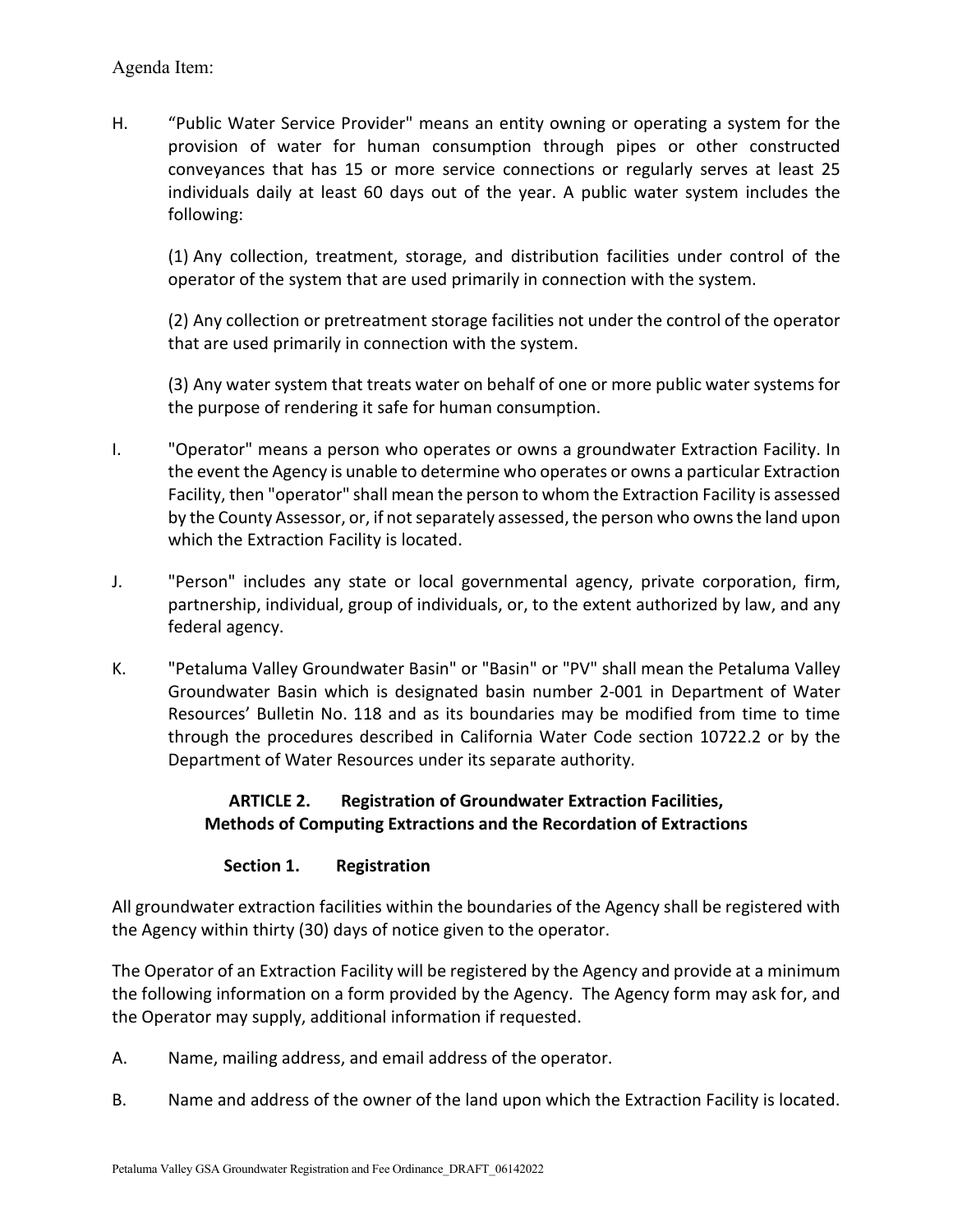Agenda Item:

- C. A description of the equipment associated with the Extraction Facility.
- D. Location of the water Extraction Facility.

#### **Section 2. Methods of Estimating Extractions**

The methodology for estimating groundwater extraction is as follows:

- A. *Public Water Service Provider Use*: Cities, municipalities, large water service providers, and small water service providers [including mutual water companies, schools, wineries, warehouses, office parks and other commercial properties which are regulated by the State Water Resources Control Board Division of Drinking Water (DDW)] in the PV Jurisdiction use groundwater for irrigation and public water supply. Future groundwater use by municipalities, large water service providers and small water service providers in the Agency's jurisdiction provide the amount of groundwater pumped annually to the DDW. Future groundwater use of these users will be projected based on a running average of the last five years of reported pumping data, excluding years in which the reported pumping was atypically low as determined by the Administrator.
- B. *Agriculture and Irrigation Use*: Basin agricultural groundwater pumping will be estimated using Sonoma County Land Use Data from California Department of Water Resources (DWR). Calculated water use of groundwater irrigated agricultural parcels will be estimated by applying DWR applied water factors to DWR Land Use Data crop coverage data. Other irrigation uses such as turf and golf course irrigation will be estimated by applying the relevant DWR applied water factor per acre per year. Alternative applied water use rates may be applied using best available information.
- C. *Rural Residential*: Rural residential parcel groundwater use will be estimated using a combination of Sonoma County Assessor data and service areas of water service providers (excluding wholesale water service providers). Any parcel that is located outside of the service area of water service provider and has a residential use shall be *assumed* to have a well, or share a well with another parcel, within the Agency's jurisdiction. Any parcel within the service area of public water service provider that is not connected to public water may also be included in this category. Note, well records on the existence and precise location for wells within the PV are incomplete and are not sufficient to locate Extraction Facilities to individual parcels. An estimated annual use of 0.5 AF shall be assumed for the first residential dwelling unit. An additional 0.25 AF shall be assumed for each additional residential dwelling unit on the parcel.
- D. *Commercial*: Commercial parcel groundwater use will be estimated using a combination of Sonoma County Assessor data and service areas of water service providers (excluding wholesale water service providers). Any parcel that is located outside of the service area of a public water service provider and has a commercial (or non-residential) use shall be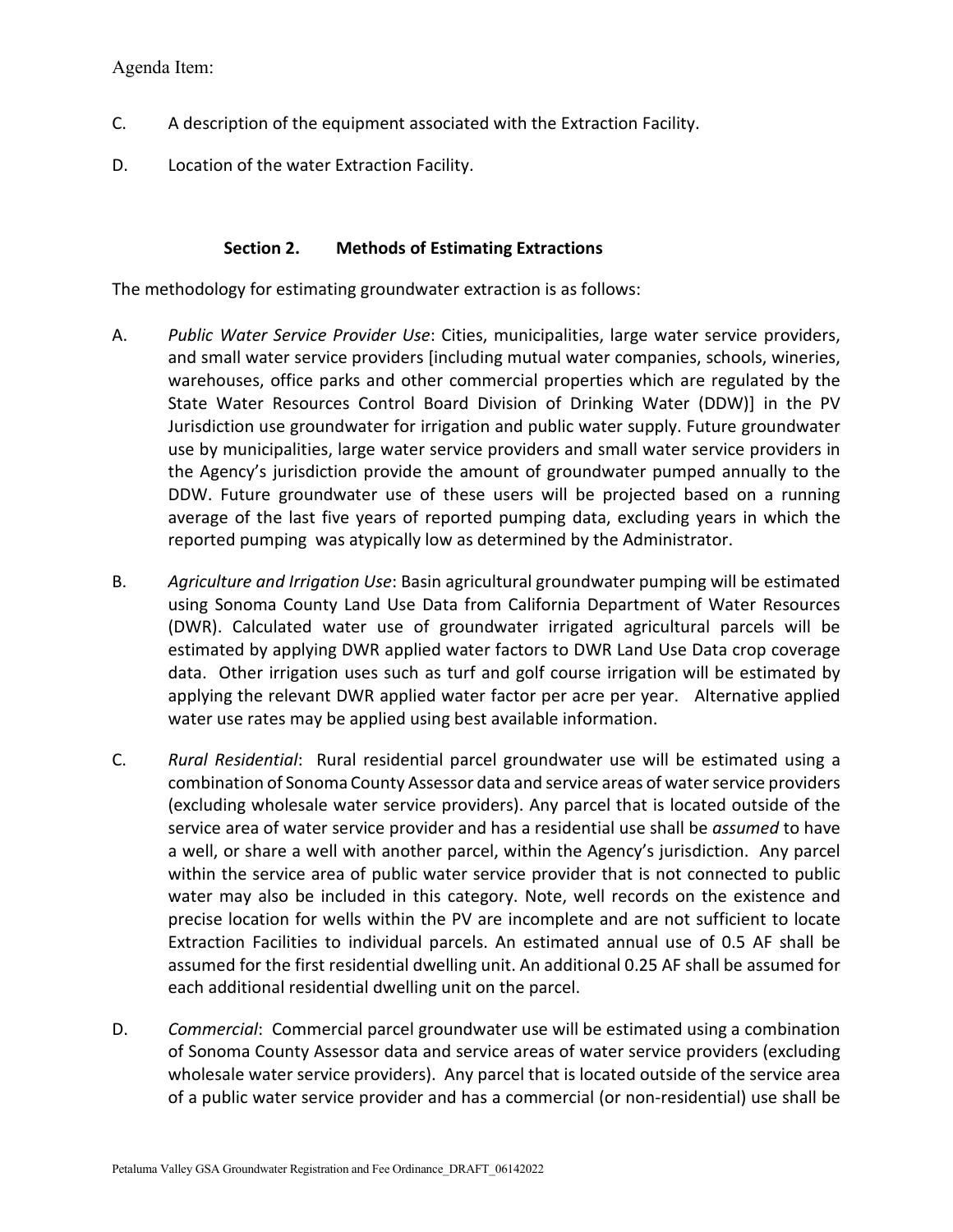*assumed* to have a well, or share a well with another parcel, within the Agency's jurisdiction. Any parcel inside the service area of a public water service provider that has a commercial use that is not connected to public water may also be included in this category. Extraction estimates shall be based on an assumed value for various pertinent assessor use codes.

E. *Urban Residential with Well:* Urban residential parcels that are connected to a public water system and are known or suspected of also having a private well will be assumed to use 0.1 AFY for outdoor irrigation. It is assumed that all indoor potable use will be covered by the water service provider serving the property.

### **Section 3. De minimis Extractors**

A. It is the intent of the Agency to regulate De Minimis Extractors by this Ordinance, as provided for in Water code section 10730(a).

### **ARTICLE 3. Groundwater Sustainability Fee**

### **Section 1. Groundwater Sustainability Fee**

The Agency shall establish a groundwater sustainability fee by resolution which shall be payable by all Extractors operating or using groundwater extraction facilities for all groundwater extracted after July 28, 2022, in the amount as established by the Board. The ground water sustainability fee may be collected by any lawful method set forth in Water Code section 10730.

## **Section 2. Penalties**

Any Extractor, Operator or Person who intentionally violates any provision of this ordinance, or any resolution authorized by Article 3, shall be guilty of an infraction, and in addition to the fees due may be required to pay a fine to the Agency of not to exceed five hundred dollars (\$500).

Any Extractor, Operator or Person who negligently or intentionally violates any provision of this ordinance, or any resolution authorized by Article 3, may also be liable civilly to the Agency for a sum not to exceed one thousand dollars (\$1,000) per day for each day of such violation, in addition to any other penalties that may be prescribed by law.

Upon the failure of any Extractor, Operator or Person to comply with any provision of this ordinance, the Agency may petition the Superior Court for a temporary restraining order, preliminary or permanent injunction, or such other equitable relief as may be appropriate. The right to petition for injunctive relief is an additional right to those which may be provided elsewhere in this ordinance or otherwise allowed by law.

The Agency may petition the Superior Court of the County of Sonoma to recover any sums due the Agency.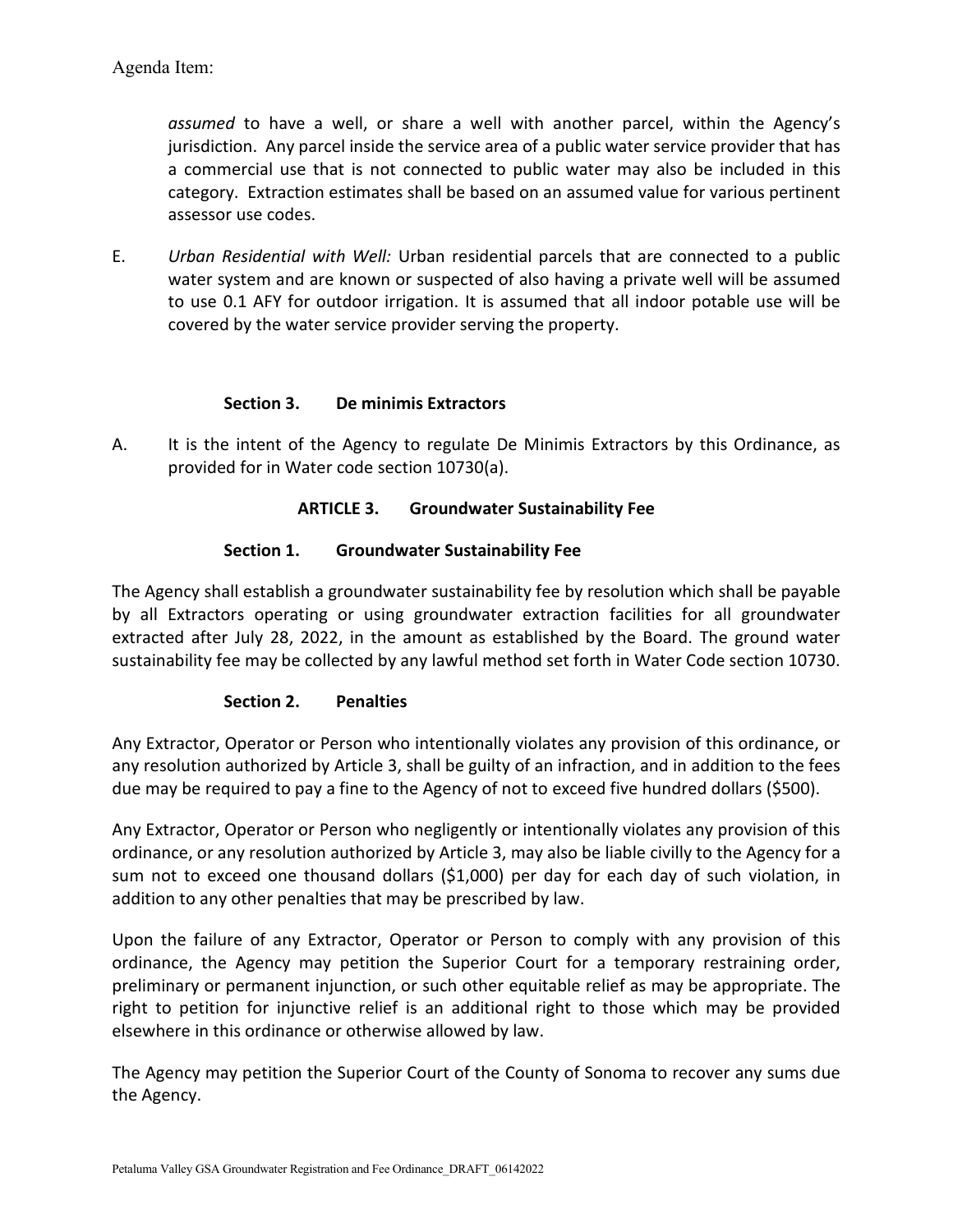## **ARTICLE 4. Appeals**

(1) If after an unsuccessful informal attempt to resolve with the Agency Administrator any dispute regarding data or facts arising out of this ordinance, any aggrieved Extractor, Operator or Person ("Appellant") may contest the determination that their property is subject to registration under this ordinance, the imposition or amount of the groundwater user fee, or penalties imposed pursuant to Article 3, Section 2 above by requesting a hearing pursuant to the procedures shall be established by resolution by the Board of Directors. The request must be made in a written appeal submitted within thirty (30) days after the service of the notice of imposition of penalties. The appeal must contain:

- (a) A brief statement setting forth the interest the appealing party has in the matter.
- (b) A brief statement of the material facts that the appellant claims supports the appeal.
- (c) An address at which the Appellant agrees to receive, by first class-mail, notice of any additional proceedings or an order relating to the appeal. Service of such notices shall be effective three (3) days following deposit in the first-class mail.
- (d) A signature by the Appellant under penalty of perjury.

(2) The failure of any Extractor, Operator or Person to file a proper appeal in accordance with this section shall constitute a failure to exhaust administrative remedies, and a waiver of the right to an administrative hearing and adjudication of the matter subject to appeal.

(3) Only after a request for hearing is received within the required period, and the information submitted is determined to be complete by the Administrator, shall the Agency set the date and time for the appeal hearing.

The hearing shall be set for a date no more than sixty (60) days from the date of a timely filed appeal unless the Agency Administrator determines that good cause exists for an extension of time.

(4) The Appellant shall be served with notice of the date, time, and place set for the hearing at least fifteen (15) days prior to the date of the hearing. Notice shall be mailed to the address provided in the written appeal.

(5) If the Agency's Administrator or designee submits an additional written report concerning the imposition of penalties to the Board of Directors for consideration at the hearing, then a copy of this report shall also be served on the person requesting the hearing at least five (5) days prior to the date of the hearing.

(6) Hearings may be continued once at the request of the Appellant or the Administrator. The Board of Directors may also continue the hearing on its own accord for cause.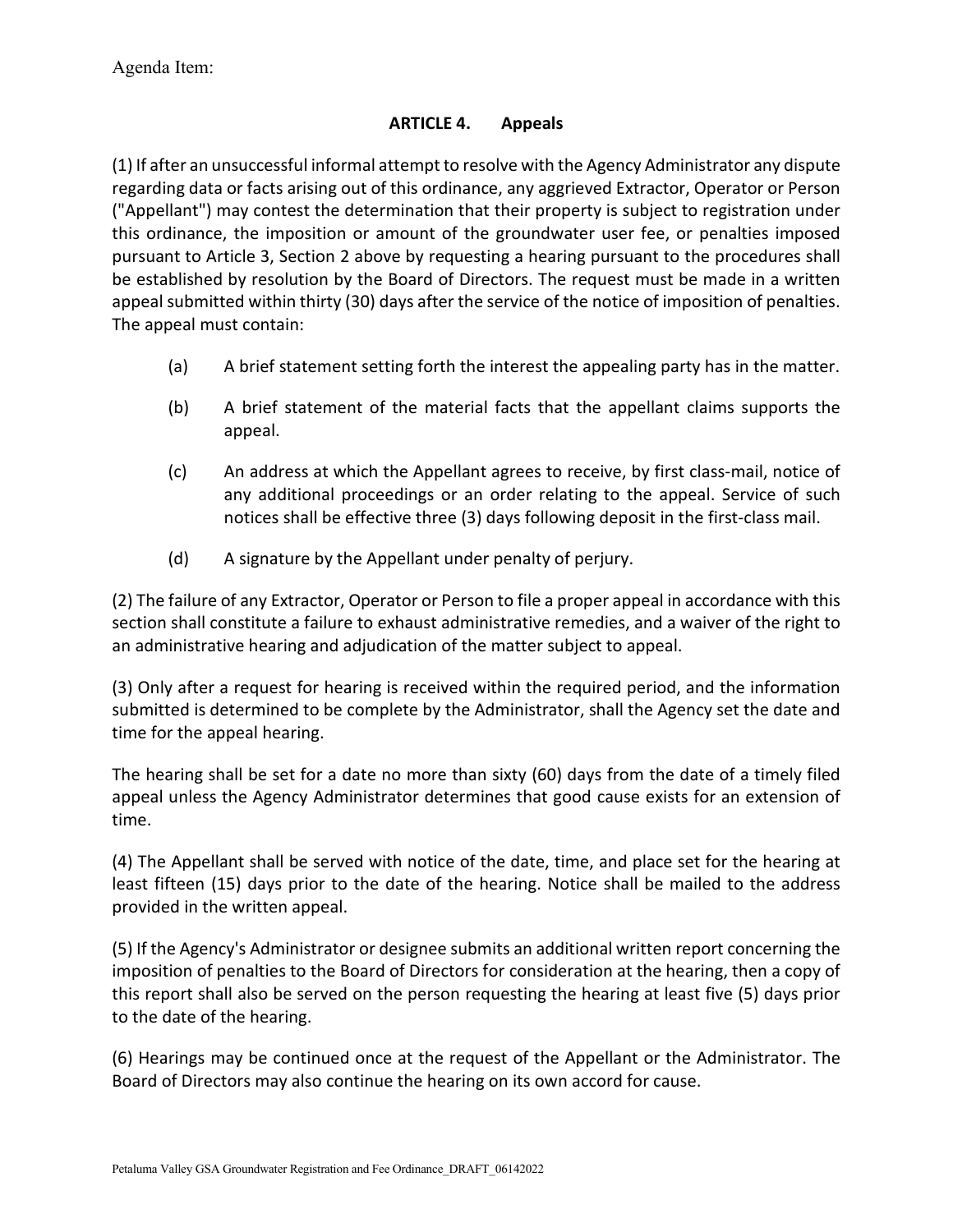(7) The hearing serves to provide full opportunity for a person subject to groundwater facility registration, groundwater user fee, or penalties to object to the imposition of said regulations, fees, or penalties.

(8) At the place and time set forth in the notice of hearing, the Board of Directors or a board-appointed committee or hearing officer shall conduct a hearing and consider all written or oral evidence presented at the hearing. Administrative hearings are informal and need not be conducted according to technical rules related to evidence and witnesses, except as provided herein. Irrelevant evidence shall be excluded, and the Board of Directors has discretion to exclude evidence if it its probative value is substantially outweighed by the probability that its admission will necessitate undue consumption of time. Each party shall have the opportunity to present evidence in support of that party's case and to cross examine any witnesses present.

The notice requiring groundwater facility registration, imposing fees, or imposing penalties and any additional reports submitted by the Agency's enforcing officer or his or her designee shall constitute prima facie evidence of the respective facts contained in those documents.

Parties may represent themselves or be represented by any person of their choice.

(9) The Board of Directors may continue the hearing and request additional information from the Agency's enforcing officer or the appellant prior to issuing a written decision.

(10) Absent a showing of good cause or the prior granting of a continuance in writing, the failure of the Appellant to appear at the hearing shall constitute a forfeiture of the appeal and a failure to exhaust administrative remedies.

(11) No later than twenty (20) days after the date on which the hearing concludes, or after the appellant has failed to appear at the hearing, the Board of Directors will issue a written decision to the appellant to (i) uphold or reject the finding of a violation of this ordinance and (ii) uphold, modify, suspend, or cancel the fees or penalties imposed. The decision shall list the reason or reasons for the decision and may order the appellant to comply with this ordinance.

(12) The decision of the Board of Directors shall be final.

(13) The Board of Directors' decision may be appealed to the Superior Court of Sonoma County in accordance with the provisions set forth in Government Code section 53069.4 or Code of Civil Procedure section 1094.5.

(14) In the event there is a conflict between this Ordinance and any adopted groundwater fee resolution, this Ordinance shall prevail.

## **ARTICLE 5. Effective Date**

## **Section 1. Effective Date**

This ordinance shall become effective on the 30<sup>th</sup> day after adoption.